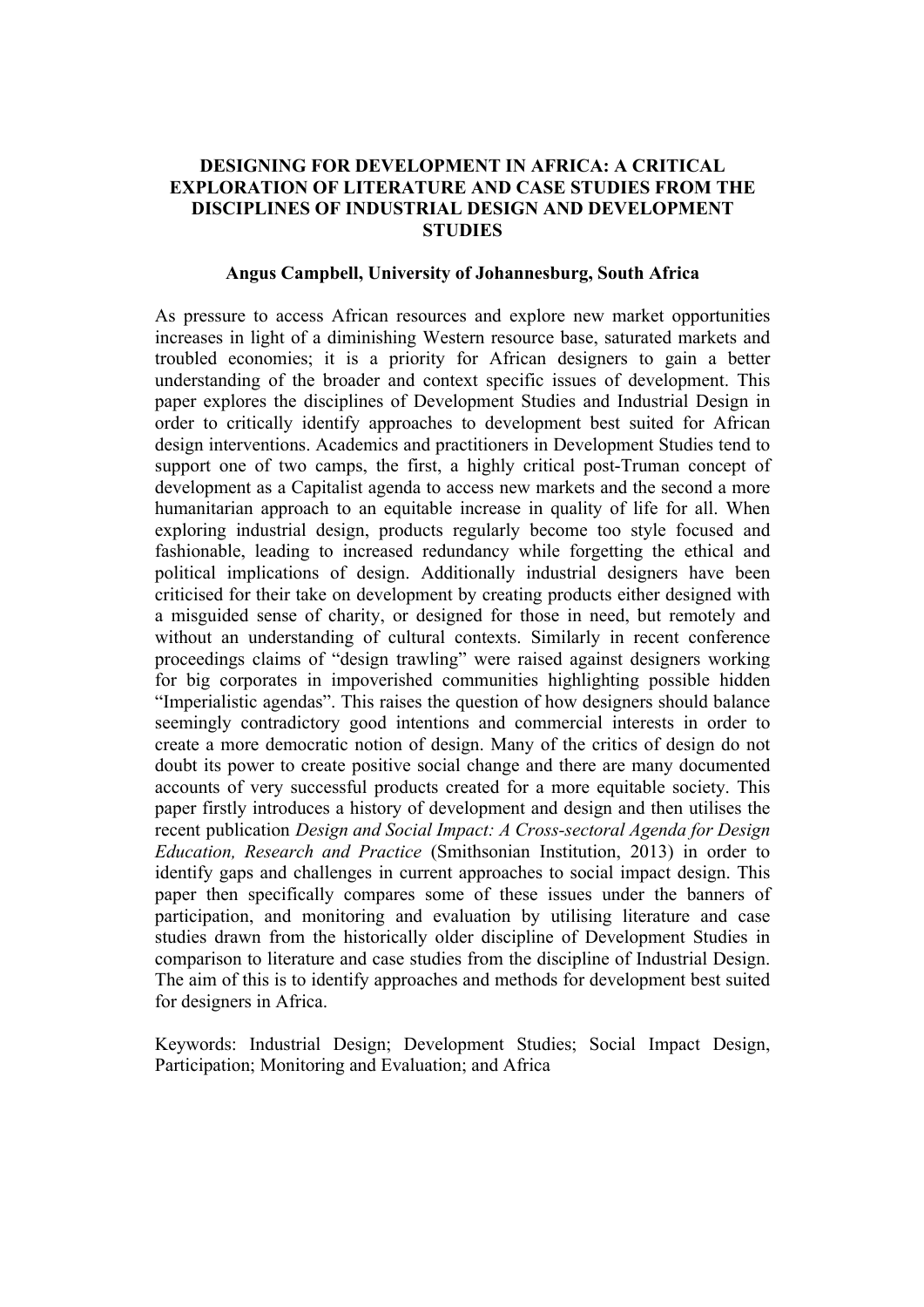### **INTRODUCTION**

I am an industrial design lecturer, researcher and practitioner working in South Africa within a discipline traditionally focused on the design of products and technologies for the wealthiest 10% of the population (Smithsonian Institution, 2007). Through my professional and academic development I have been involved in a range of research projects that attempt to use the power of design for positive social change. As I have explored this realm, I have been led down a transdisciplinary path that links the field of Industrial Design to that of Development Studies.

*Development Studies is an interdisciplinary social science investigating the fundamental changes in Africa, Asia and Latin America as their citizens confront the challenges of extreme inequality, violence, and value transformation in a new capitalist world order. We examine the cultural, economic, environmental, political and social realities in the increasingly differentiated 'third world' to gain the critical analytical tools to understand – and improve – its peoples' lives."* (University of Johannesburg).

A definition of Development Studies such as the one above, highlights the relevance of such a discipline for industrial design as it begins to shift away from a purely capitalist agenda of gaining market share through product differentiation into more democratic design interventions that attempt to bring about positive social change (Smithsonian Institution, 2007 & 2013). Of particular relevance and urgency to my research is the fact that I was born and live in a country with a complex developed and developing divide. In fact, the World Bank indicates that South Africa had a Gini coefficient of 0.63 in 1998-2002 (2012); this is a measure of inequality where 0 represents perfect equality and 1 implies perfect inequality. Although no more recent data are available, South Africa is still currently ranked with the highest Gini coefficient, and hence highest inequality, in the world. The latest South African census data (Statistics South Africa, 2012) only makes more obvious these glaringly inequalities. However, one should not completely despair since desperation has at times encouraged some innovative, creative, low-cost and practical solutions to attempt to answer some of these inequalities (AfriGadget; Maker Faire Africa; Design Indaba). Of additional relevance to this paper is the fact that design history has been documented from a predominantly Western perspective and considering its underdevelopment as a discipline in Africa (Campbell, 2008) there is an opportunity to explore design and its relevance to development at a grassroots level on the continent. This paper firstly introduces a history of development and design and then utilises the recent publication *Design and Social Impact: A Cross-sectoral Agenda for Design Education, Research and Practice* (Smithsonian Institution, 2013) in order to identify gaps and challenges in current approaches to social impact design. This paper then specifically compares some of these issues under the banners of participation, and monitoring and evaluation by utilising literature and case studies drawn from the historically older discipline of Development Studies in comparison to literature and case studies from the discipline of Industrial Design. The aim of this is to identify approaches and methods for development best suited for designers in Africa.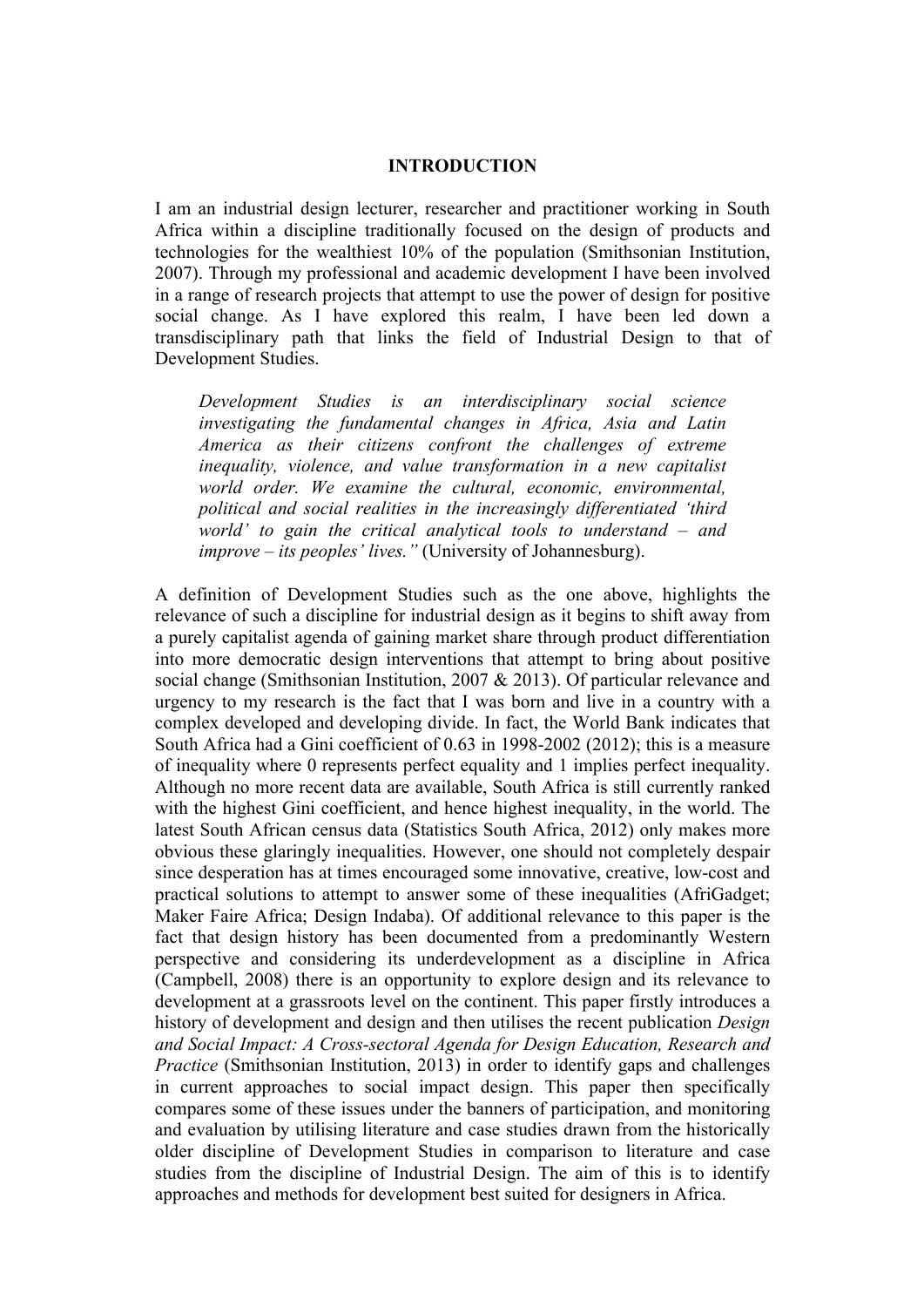### **DEVELOPMENT & DESIGN**

It is generally accepted that the term 'developed' or rather it's antithesis 'underdeveloped' was first made popular after the Second World War in American President Harry S. Truman's inaugural address to the nation (1949):

*…we must embark on a bold new program for making the benefits of our scientific advances and industrial progress available for the improvement and growth of underdeveloped areas.*.

President Truman went on to define a virtual divide between the 'developed' North and the 'undeveloped' South and how the technologies and production capabilities of the North should be used to "…relieve the suffering of these people" (Truman, 1949). It was a cleverly framed call to further the mission the American founding fathers had left to the nation (Sachs, 2010, p. xv). For this very reason the term 'development' is contentious and has been extensively interrogated in literature. There are however two distinct camps that tend to underpin the concept of development as a post-Truman concept (Esteva, 2010): on the one hand there is the critical tradition that stretches from Karl Marx to Arturo Escobar (Sachs, 2010), and on the other there are the humanitarians and the growth theorists, who have a more positive outlook on development, although not uncritical; both Amartya Sen (1999) and Robert Chambers (2008) would fall into this camp.

Rist (1999, p. 13), who could be classified as a member of the first more critical camp, defines development in his seminal book *The History of Development* as:

*…a set of practices, sometimes appearing to conflict with one another, which require – for the reproduction of society – the general transformation and destruction of the natural environment and of social relations. Its aim is to increase the production of commodities (goods and services) geared, by way of exchange, to effective demand.*

He then terms this a "scandalous definition" (Ibid. p. 19) due to its seeming contradiction to the commonly held belief of development as being focused on the equality of humanity. Rist explains this discrepancy by metaphorically equating religion to development and how a "social phenomenon inevitably appears in a different light from that in which it is experienced by the participant" (Ibid. p. 21). Roland Bunch from the non-profit organisation World Neighbours, which operates in Asia, Africa and Latin America, has a far more practical and empowering definition of development, which he describes as:

*… a process whereby people learn to take charge of their own lives and solve their own problems. Development is occurring where people are gaining the self-confidence, motivation, character traits and knowledge needed to tackle and solve the problems they have by actually tackling and solving those problems.* (1991, p. 30).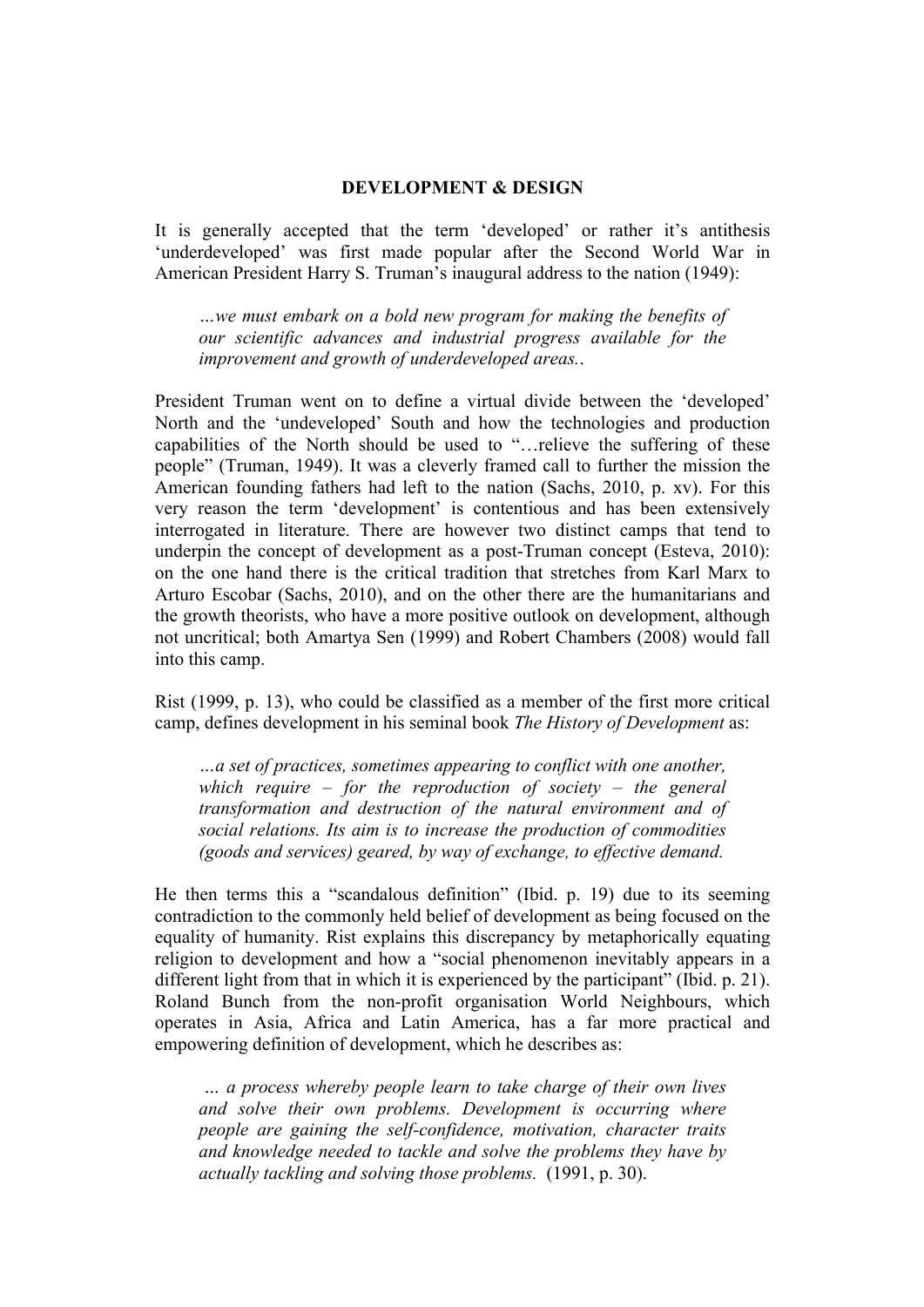Rist's definition of development could easily be interchanged for a description of traditional mass-produced industrial design and Bunch's for more socially orientated design. This discrepancy exists in the discipline of design due to the origin of the discipline being purely linked to a capitalist agenda of product differentiation versus the more contemporary ideals of design for social impact (Smithsonian Institution, 2013). Richard Buchanan explores these ideals in an article on the topic of human dignity, human rights and the principles of humancentred design (2001). After attending a South African design conference presentation by Dr. Kader Asmal, then South African Minister of Education, Buchanan was inspired to recognise how "design… finds its purpose and true beginnings in the values and constitutional life of a country and its peoples" (Ibid. p. 36). Buchanan goes on to highlight that design regularly discusses principles of form, composition, aesthetics, usability, market economics, business operations, or mechanical and technological principles that underpin products, forgetting the primary principle of the ethical and political implications of design (Ibid. pp. 36- 37). A purely capitalist design agenda moves away from this considered problem solving to a more style-focused, fashionable and therefore quickly obsolete design of mass-produced products (Bonsiepe, 2006, p. 28). Both Buchanan's and Gui Bonsiepe's positions build on the seminal works of Victor Papanek's *Design for the Real World* (1984), written in reaction to the conspicuous consumption evidenced in post-industrial American society, and Nigel Whiteley's *Design for Society* (1997). More recently, both Bonsiepe (2006) and Victor Margolin (2012) explore the link between *Design and Democracy* in a paper and lecture respectively. Both explore design beyond the artefact to the creation of systems that promote positive social agendas; this approach to design for social impact could be ideologically linked to Sen's capabilities approach (1999) and Chambers' (2008) participatory approach to development.

### **SOCIAL IMPACT DESIGN**

It is clear that social impact design has become a burgeoning field from the professionalization of socially responsible design through programmes such as at Massachusetts Institute of Technology's D-Lab and Design Matters at the Art Centre College of Design in Pasadena, California (Smithsonian Institution, 2013, pp. 32-34) which build on a history of literature that explores socially orientated design interventions (Pilloton, 2009; Whiteley, 1997; Papanek, 1984). Of great interest to this paper is a recent publication titled *Design and Social Impact*: *A Cross–Sectoral Agenda for Design Education, Research, and Practice* by the Smithsonian Institution (2013). It was the outcome from the Social Impact Design Summit held at the Rockefeller Foundation headquarters in New York on the 27 Feb 2012. People representing academic programmes, government agencies, and non-governmental organizations were brought together to discuss the progress of design focused on social good and the various issues faced by practitioners in such an arena (Smithsonian Institution, 2013). Documenting a 50 year history of social impact design through a timeline of various seminal publications; conferences and exhibitions (Ibid. pp. 12-18); exploring the development of educational offerings focused on socially orientated design (Ibid. pp. 33-35); and explaining various models and methods (Ibid. pp. 26-31), this publication is a crucial stepping stone in the development of "a holistic and systems approach into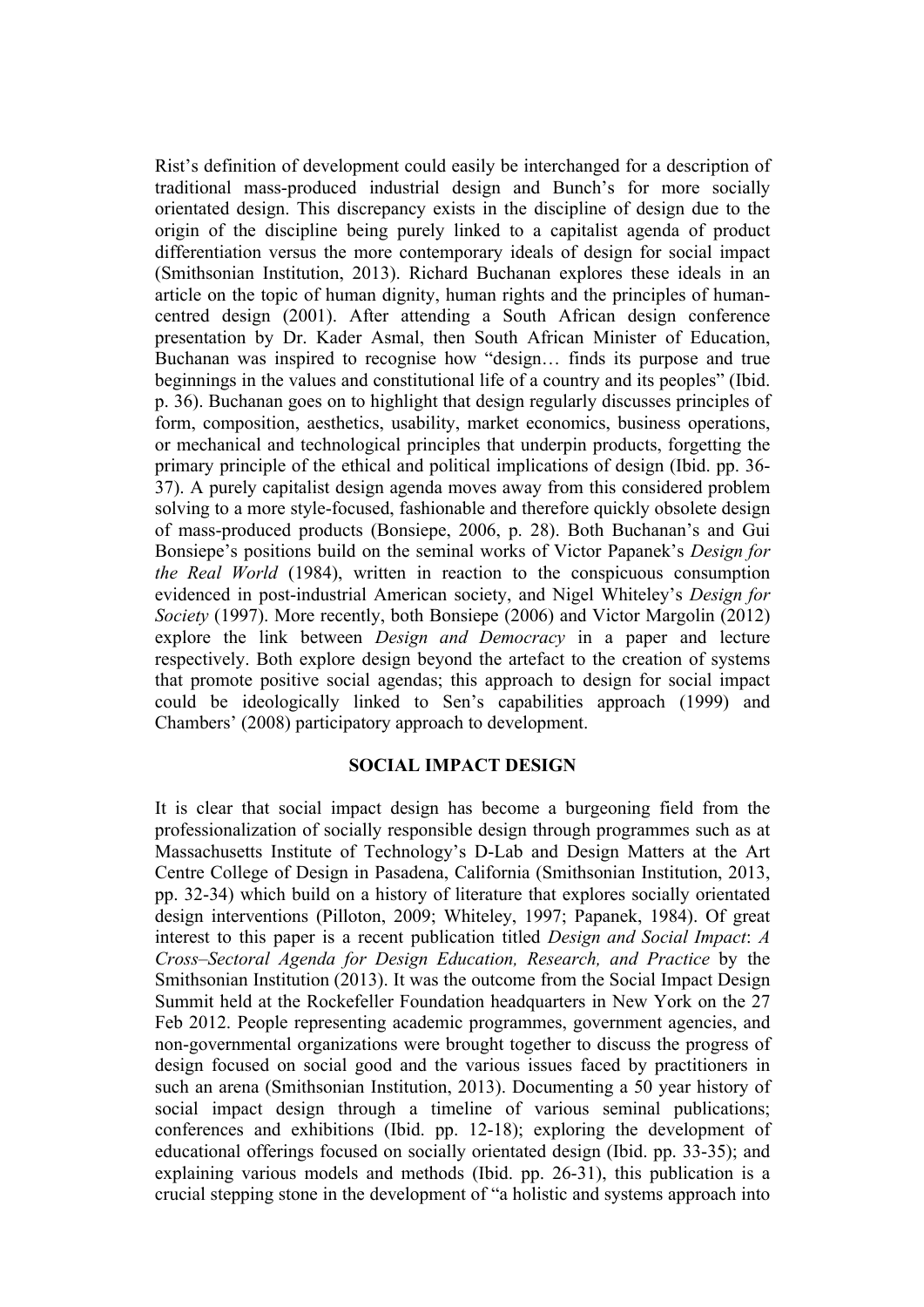existing disciplines that are involved in socially responsible design" (Ibid p. 32). Of particular interest to this paper are the various gaps and challenges in social impact design that were raised by the various summit attendees. These issues include: a lack of a clear definition (Smithsonian Institution, 2013, pp. 20-21); the need for better knowledge sharing (Ibid pp. 21-22); a lack of standards and ethics (Ibid p. 22); issues of cultural bias (Ibid pp. 22-23); long-term sustainability (Ibid p. 23); implementation issues (Ibid p.24); and the measurability of value and impact (Ibid pp. 24-25). Why these issues are of interest to this paper are the similarities and overlap of many of them with problems that have been grappled with by practitioners in the field of Development Studies over its slightly older 90-year history. For the purpose of this paper I will specifically focus on participation, and monitoring and evaluation through an exploration of literature and case studies.

# **Participation**

There are instances of what Klaus Krippendorff describes as technology-centred design where the designer or client decide what improvements are required for a product with no client consultation (2006, pp. 31-32). However, the majority of both the capitalist and socially responsible paradigms of design have greatly influenced design research methods, ironically in similar ways. Capitalist-focused design tends to use participatory and observational methods (Clarke, 2011; Ireland, 2003; Plowman, 2003) to better understand target markets in order to design products to gain market share. Methods utilised by designers for social change are also typically participatory such as Universal Design (Lidwell, Holden, & Butler, 2010) and Human-Centred Design (Buchanan, 2001; Krippendorff, 2006, pp.31-32). These are utilised to better understand the problems of the people for whom the product is being designed in order to design solutions with them that will broadly be adopted. The method of human-centred design, described under many guises, is aimed at trying to surmount many of the issues identified by the 2012 Design For Social Impact Summit attendees but tends to be used as a textbook panacea for all design in a developmental context. It is presented under the brand names of large international design consultancies or educational institutions such as IDEOS's *Human-Centred Toolkit* (IDEO), Stanford d.school's *Bootcamp Bootleg* (Stanford d.school), and frog's *Design for Social Impact* (Frog Design), ironically all institutions based in the North. Some of the socially orientated work that has emanated from these organisations has been criticised as being undertaken with ulterior economic motives under the banner of charity (Arad, 2012). This can result in the target population denouncing what they consider a new form of imperialism through design (Nussbaum, 2010). And although human-centred design models seem to highlight user participation as a priority, many of these methods propose relatively fast turnaround from concept to solution, by designers who come from distinctly different social-cultural backgrounds, to 'solve' the problems of local 'underdeveloped' communities through design. Many of these methods encourage, although not necessarily intentionally, the distinct separation or 'user' and 'designer'. More focused ethnographic methods of long-term community integration may be more productive in attempting to overcome cultural bias and breaking down this expert/user divide by truly integrating the designer into the issue at hand while building trust and breaking down power structures (Nelson &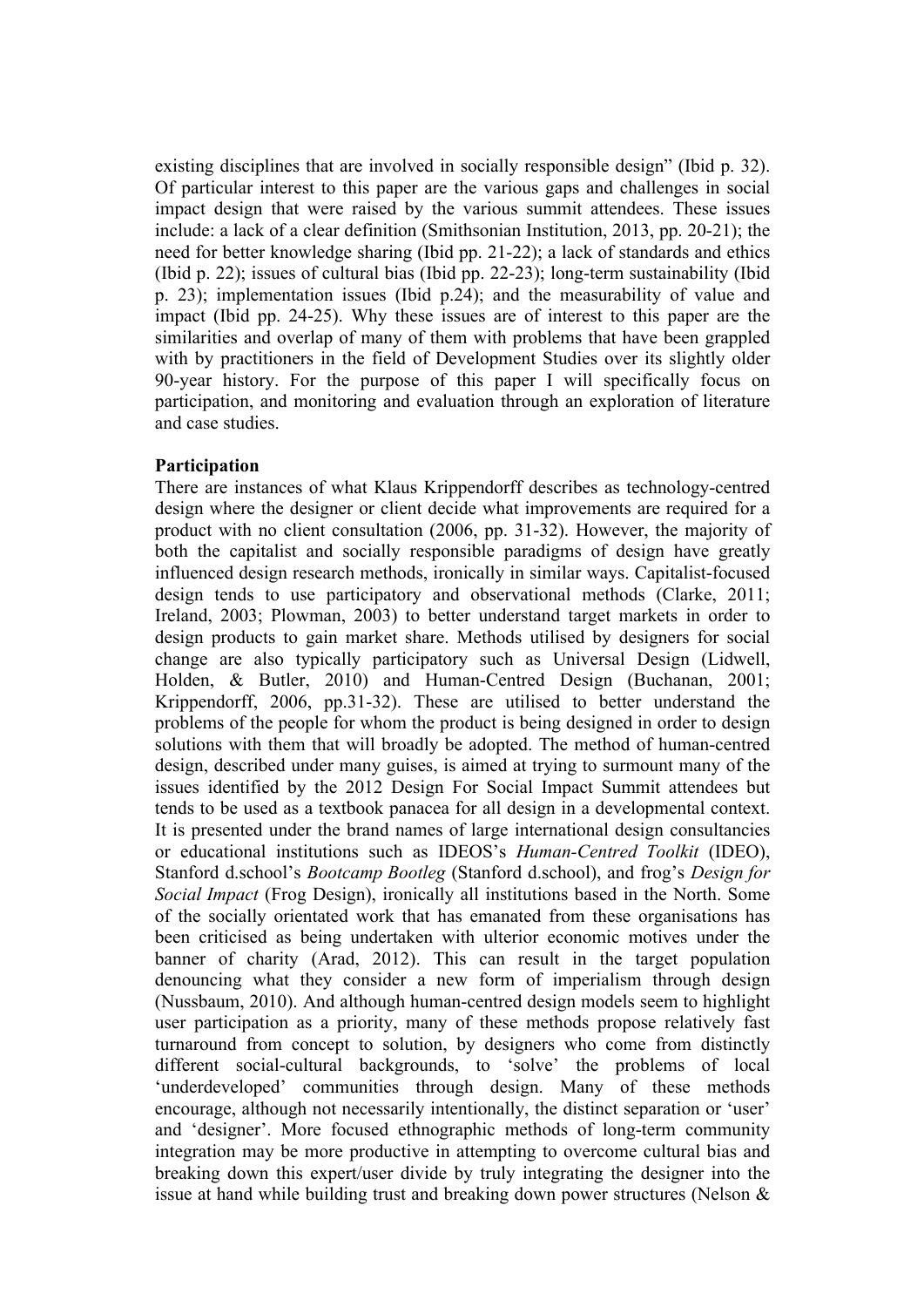Wright, 1995). In Development Studies there are two distinct pathways identified for community development:

*The first, which begins by focusing on a community's needs, deficiencies and problems, is still by far the most traveled, and commands the vast majority of our financial and human resources. By comparison with the second path, which insists on beginning with a clear commitment to discovering a community's capacities and assets…, the first and more traditional path is more like an eight lane superhighway.* (Kretzmann & McKnight, 1993, p. 1)

The second more emancipatory method is termed Assets Based Community Development (ABCD) and is aimed at identifying local opportunities in a community as opposed to presenting preconceived notions of what is needed (Kretzmann & McKnight, 1993). This approach aims to uncover the assets and strengths in a community as a means for sustainable development, but additionally empowers the community to make changes as opposed to the disempowering approach of external 'experts' identifying a need and then communally exploring a solution.

With a focus on people-centred agricultural improvement, Roland Bunch provides a very focused and considered approach to development under the banner of Participatory Technology Development (Bunch, 1991). Bunch is highly critical of any project or programme that offers any free equipment or incentive to communities in the name of development; in a design intervention this could be extended to the promise of a product that results from a human-centred design process. As an example Bunch uses the first project undertaken by the non-profit organisation World Neighbours, whom he worked for in Colombia in 1965. When returning to the community twenty years later, all that was left as evidence of their project was discarded, broken and in some cases completely unused farming equipment and an empty co-operative building. As one reason for the failure of give-aways Bunch refers to the phrase echoed in many different cultures, that people don't care for things they never needed to work for (Ibid. p. 25). In my opinion he goes on to explain how the complexity of human nature and working with people makes developmental projects so difficult. Bunch identifies how the promise of give-aways may indicate an enthusiasm, but inevitably without the intention to adopt a single innovation (Ibid.). Bunch further explores a much more harmful side to give-aways, where communities become dependant on outside 'help' which creates a feeling of incapability to do anything themselves (Ibid.). Additionally by focusing on those most in need, divisions can be created within communties through the jealousy of those who did not receive something. But one of the most harmful effects of give-aways are their ability to "divert people's attention from the underlying demographic, institutional or political problems that, sooner or later, they must face if permanent progress is to be made." (Ibid.).

Also drawing from the field of agriculture, Dr. Paul Richards in his book *Indigenous Agriculture Revolution* (1985), demonstrates through multiple case studies how many of the most successful innovations in food-crop production in the  $20<sup>th</sup>$  Century had had indigenous roots. "There should be less emphasis on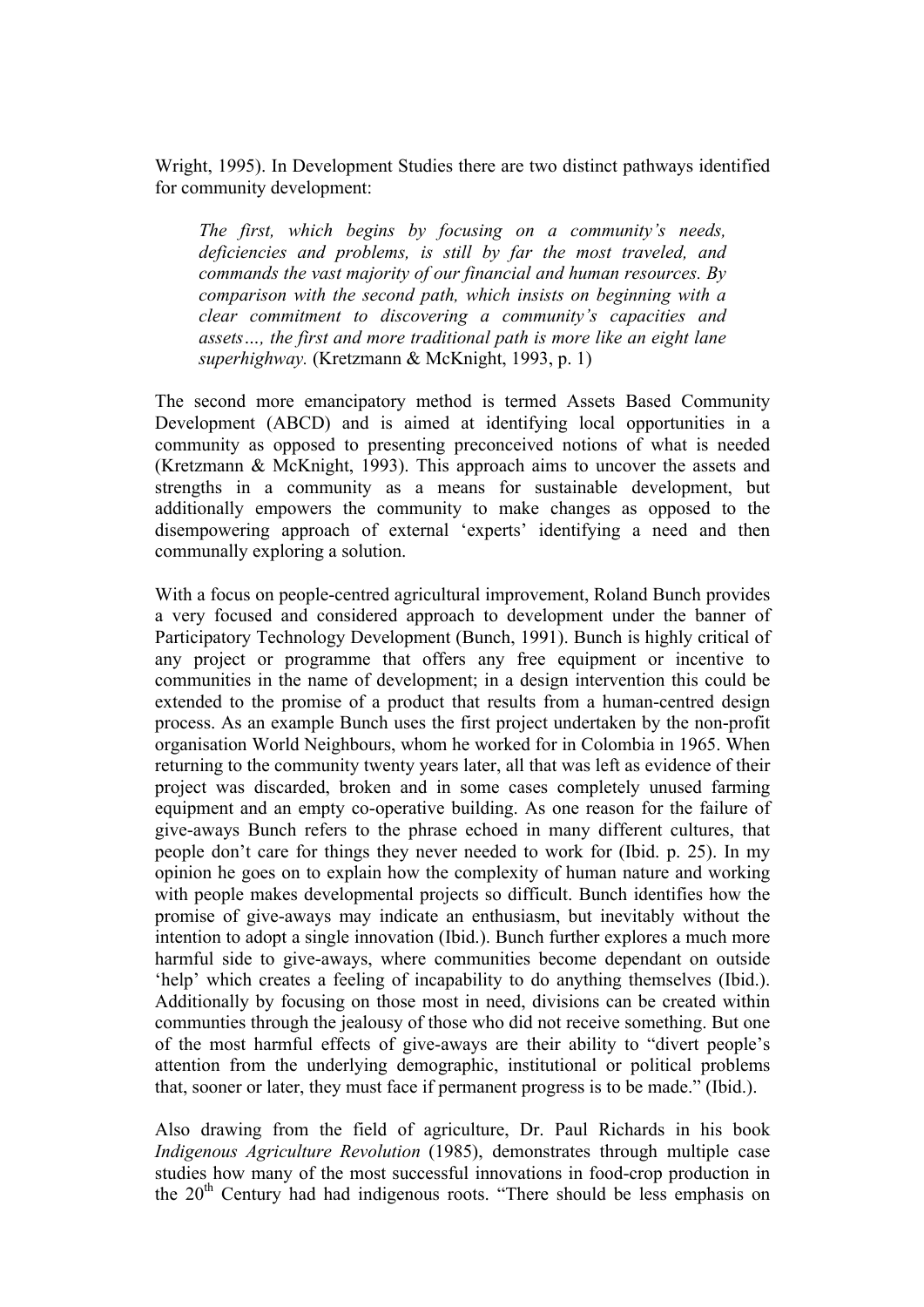'teaching' farmers how to farm and supplying 'improved' inputs, and more emphasis on how to foster and support local adaptation and inventiveness" (Richards, 1985, p. 194). This highlights the importance of local knowledge and input to answer local problems. Richards, does not however negate the benefit of outside input or research, but rather proposes a more thorough understand of the ecology of a context in order to augment local trends and interest (1985, p. 14).

Returning to Bunch, he provides a variety of methods to overcome the many hurdles of a developmental project. The driving force behind development, he identifies as enthusiasm (Bunch, 1991, p. 27) and the source of enthusiasm through recognisable success (Ibid. 28). Bunch defines a recognisable success as "the solution of a felt need with results that are both readily observable and desirable according to a cultures own value system." (Ibid.). In order to achieve this, designers need to consider projects on a scale that is achievable, both practically and financially. By biting off small chunks, achieving recognisable success can be evidenced quickly, as opposed to long drawn out projects, and hence breed enthusiasm in a community for a project. In Nabeel Hamdi's seminal book on urban participatory development titled *Small Change* (2004), he describes case studies where planners and designers create opportunities for development or emergence, as he prefers to describe it, to take place (Ibid. pp. xvii-xviii, p. 73). He explores this through many small design interventions that, as per Bunch's description, create enthusiasm through quickly recognisable success. One of the examples Hamdi uses is how by simply moving a bus stop they were able to catalyse community emergence. Initially the decision to move the bus stop was based on the need of members of a community, particularly fishermen, to access transport to get to city markets. But, through prior observation Hamdi had also noticed "the density of life and commerce which clusters around places where buses stop." (Ibid. p.74). By moving the bus stop, a cheap, quick, useful and visible intervention, not only was access to market improved for those that needed it, but through a process of emergence, entrepreneurship flourished and brought with it the benefits employment brings to a struggling community (Ibid. pp. 73-76). Where social impact design may need retrospection, is in the designer's ability to accept that sometimes what is required for positive social change in communities is something very small and not necessarily a mass-produced highly technological product.

Again returning to Bunch, he further explores how although enthusiasm is the driving force of development, increasing participation should be the goal of any programme or design project. By working with enthusiastic community participants when a project ends at least there will be people left in the community with intimate knowledge that will ensure a sense of permanence for the intervention (Bunch, 1991, p. 29). Additionally by actively working through a community-identified problem with community participants, they are exposed to a process that may be utilised by the community in the future without the need for external input. Bunch however does identify another side to participation, that of destructive participation; examples include a single leader whom overpowers other community members; communal inability to deal with dishonesty amongst community leaders, and limited experience in making communal decisions (Ibid. p. 30). Bunch highlights the fact that constructive participation is a gradually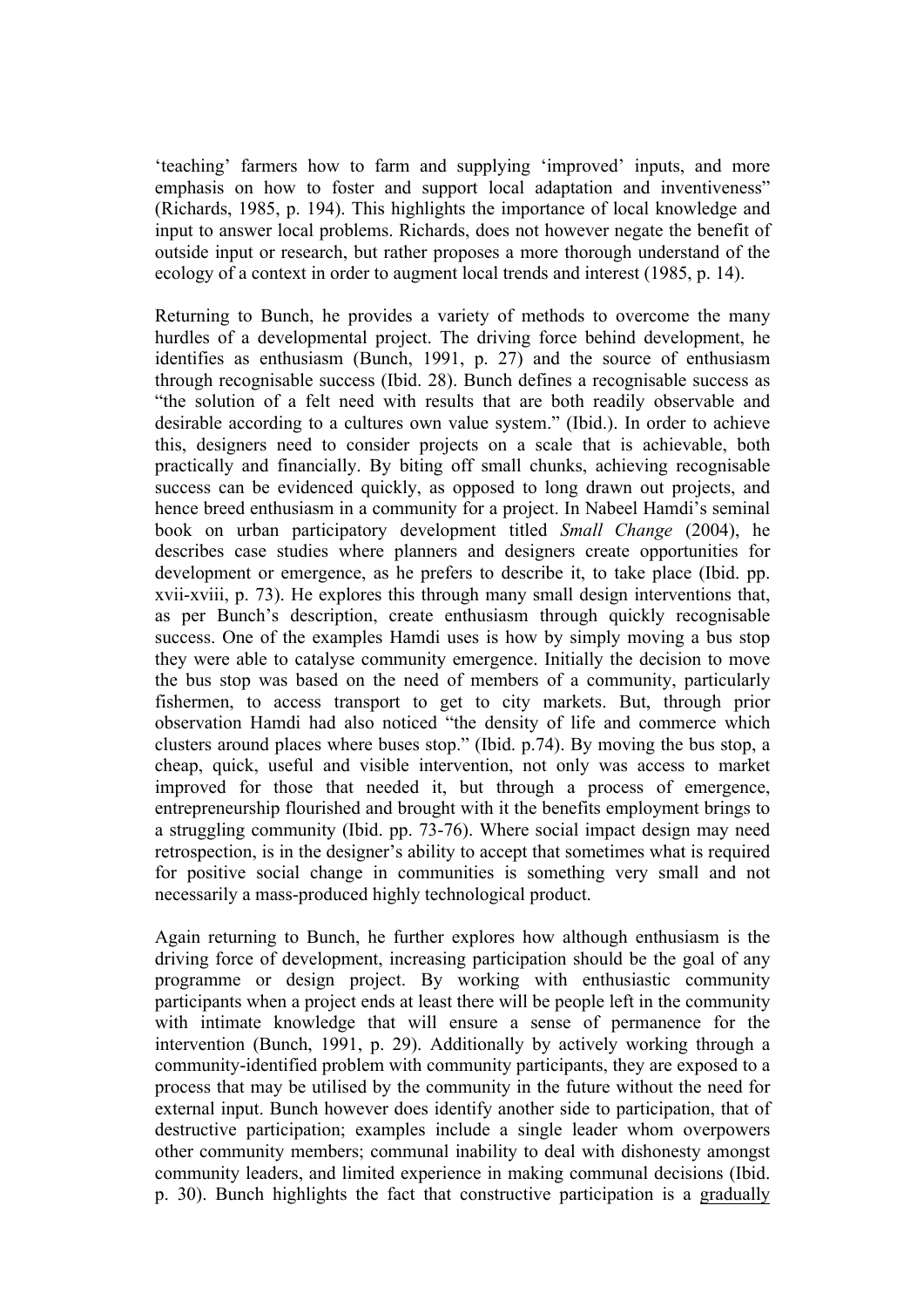learnt skill and that this is where outside expertise is necessary in guiding projects while consciously avoiding suffocating paternalism (Ibid. pp. 31-32). He reiterates "early recognisable success is a crucial ingredient in making participation constructive." (Ibid. p. 32). For those interested in a detailed unpacking of the evolution of participatory methods and practice in development, a thorough exploration is provided in *Revolutions in Development Inquiry* (2008) by Robert Chambers, research associate at the Institute for Development Studies, University of Sussex. Chambers identifies a pervasive paradigmatic shift from things to people and "how theories of chaos, complexity and emergence resonate with, shed light on and underpin the evolution and spread of PMs [participatory] methodologies]" (Chambers, 2008, p. 167).

Participation by encouraging enthusiasm through visible success has been identified as an important consideration for design practitioners. The utilisation of some of the participatory methodologies from the field of Development Studies could impact on some of the issues identified in the Social Impact Design Summit, these include: a better awareness of cultural bias, a better understanding of standards and ethics; and increased long-term sustainability. The next gaps and challenges identified in the Social Impact Design summit that will be focused on are implementation; the measurability of value and impact; and dissemination, through an exploration of Monitoring and Evaluation.

### **Monitoring and Evaluation**

Monitoring and evaluation (M&E) is relevant to and can directly impact these last three issues. In the Social Impact Design Summit Benjamin de la Peña, Associate Director for Urban Development at the Rockefeller Foundation, used the field of:

*public health, as a historic example of an undervalued emerging discipline that had proved its worth and as a result gained credence and authority. Public heath had done so, he said, by demonstrating the economic costs of not having public health programs or policies: "What is the cost of so many people dying of malaria every year in terms of the national productivity? What are the costs of undernourishment in terms of economic growth?...What may be missing – and I don't know if you will find it – is the question of what are the social costs of lack of or bad design? Until you come up with that, then you are stuck with objects and processes that have no way of capturing the imagination of ever solving anything big".*  (Smithsonian Institution, 2013, p. 25).

de la Peña's challenge, as per his qualifier, is almost impossible to undertake prior to the fact. However in it lies a very important point for design, this links back to participation and the lack of recognisable success by the broader scientific community of the impact of design. In order to make more impact visible, one needs to use the methods of science created to validate any 'truth'. By quantifying the results through empirical data, such as a measurement in economic terms of the success of advertising campaigns, design interventions for social impact can quantify their impact and hence build a reputation as a valid method for social change. This is something that takes time, and requires designers to build M&E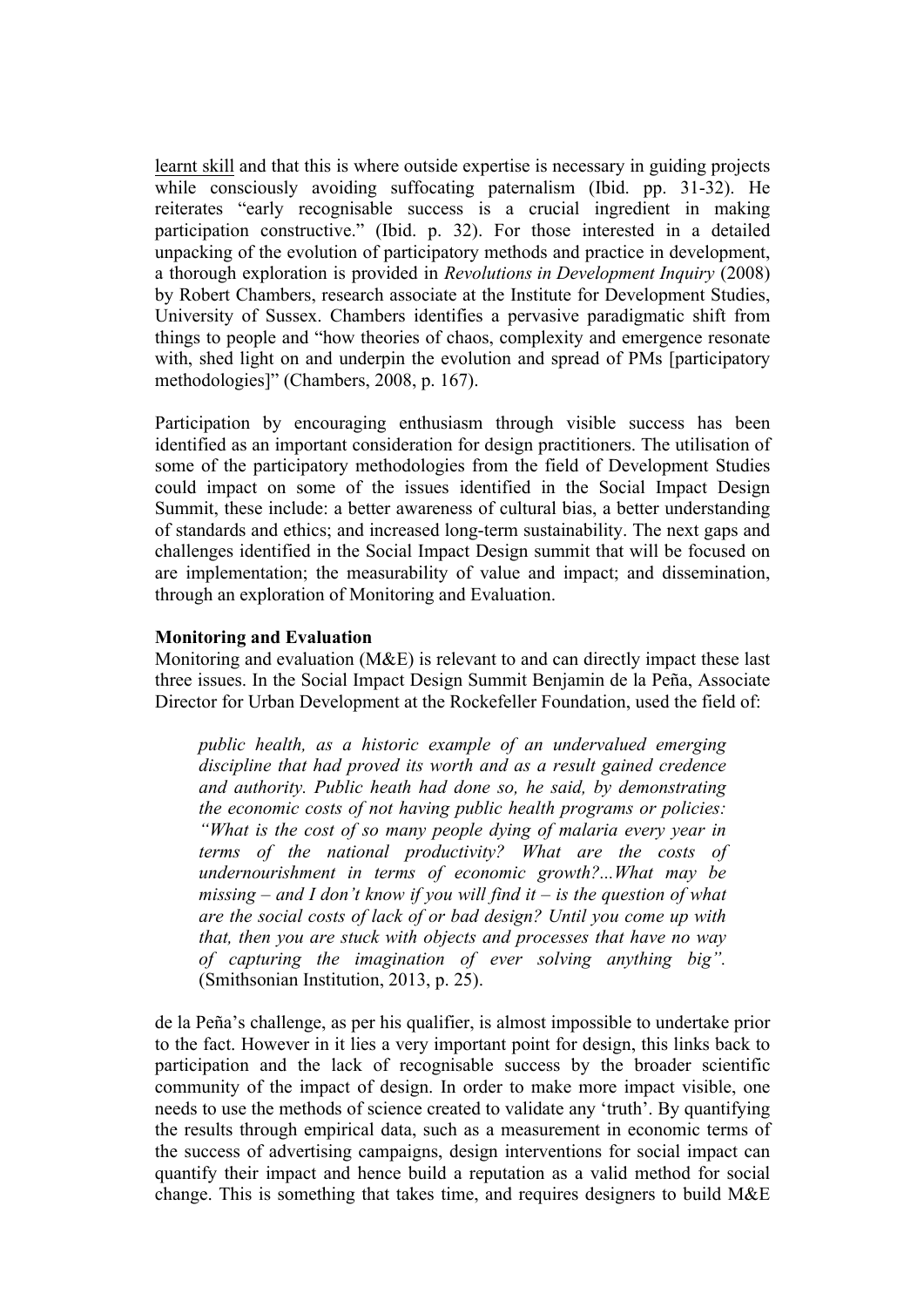into all design for social impact projects. Additionally this is very relevant to accessing funding for implementation since the majority of Corporate Social Responsibility (CSR) and large funded projects are expected to answer requirements of M&E. This enables funders to 'quantify' the outcomes of their donations and to validate the impact of projects. Again the field of Development Studies has had to jump this hurdle a little earlier than the field of design. The UK Institute of Development Studies (IDS) explains how participation can not only be used in the planning stage in a project, but also whilst monitoring progress and after a programme/project has ended (Institute of Development Studies, 2013). Whereas conventional M&E caters for donors to account for their spending:

*Participatory M&E [PM&E] seeks to account to people. It shifts the focus from upward to downward accountability. The intended beneficiaries of programmes themselves set the indicators for progress and success. They discuss and decide how a programme brought about change. They will tell the development actors whether it improved their lives. A PM&E process helps to ensure responsible and accountable aid.* (Institute of Development Studies, 2013)

Chambers explains how PM&E empowers communities by including them in the process of evaluation and allowing them to be able to share the evidence of their success (Chambers, 2008, p. 120). Chambers also notes that it is very rare that communities use numbers for PM&E, he attributes this to the fact that numbers are not necessary to 'prove' success in communities (Ibid. pp. 121-122). The difficulty is trying to balance the requirements of funders against measurement systems that are not too complex for community members and not too data rich, and hence too time consuming for assessment by design practitioners. A method that meets these requirements is described by Chambers as Participatory Action Learning System (PALS) pioneered by Linda Mayoux as a PM&E approach that uses simple, easily learnt diagrams which balances "people gaining confidence and learning on the one hand, and standardization and making a difference with higher-level decision-makers on the other" (Ibid. p. 122).

As per the final proposals from the Social Impact Summit, building a culture of evaluation and "the need for better tools to demonstrate the long-term impact of design projects and initiatives" (Smithsonian Institution, 2013, p. 37), Development Studies may provide a range of participatory measurement and evaluation tools that can be used as methods to validate the impact of Design for Social Impact for communities, designers, researchers, funders and the broader public.

# **CONCLUSION**

This paper attempts to link an almost twice as old historical documentation of the field of Development Studies to the currently burgeoning field of social impact design. What is evident is that many of the issues identified by practitioners and academics operating in the realm of design for social good have previously required substantial exploration from the field of Development Studies. And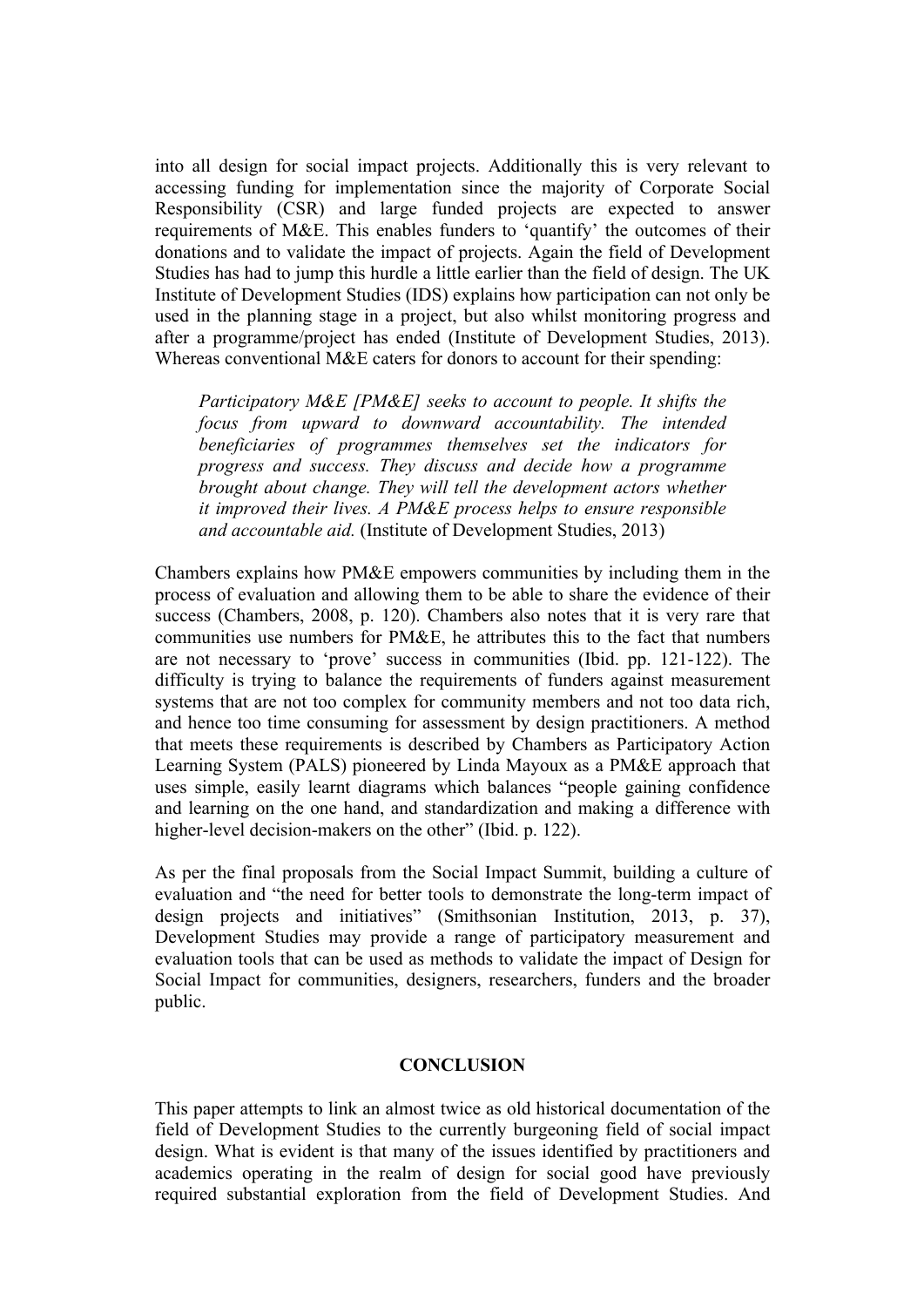although impossible to explore in any great depth in this paper, an acknowledgment of the overlap between these two fields will allow designers the opportunity to possibly leapfrog some of the mistakes development practitioners and theorists made. This is relevant, not through some form of hierarchic importance of either of the fields, but rather to provide the best knowledge and possible methods for designers to approach development in an attempt to equalise the distinct inequalities of current society and more specifically in Africa.

# **References**

AfriGadget. (n.d.). *Solving Everday Problems with African Ingenuity*. (E. Hersman, S. Mugiri, J. Chebet, Eichholz, P. Kahumbu, & F. van Bree, Editors) Retrieved February 05, 2012, from AfriGadget: http://www.afrigadget.com/

Arad, S. (2012). *Do Designers Actually Exploit the Poor While Trying to do Good? Jan Chipchase Resonds*. Retrieved Feb 02, 2012, from Co.Design: http://www.fastcodesign.com/1665635/do-designers-actually-exploit-the-poorwhile-trying-to-do-good-jan-chipchase-responds

Bonsiepe, G. (2006). Design and Democracy. *Design Issues , 22* (2), 27-34.

Buchanan, R. (2001). Human Dignity and Human Rights: Thoughts on the Principles of Human-Centred Design. *Design Issues , 17* (3), 35-39.

Bunch, R. (1991). People-Centred Agricultural Improvement. In B. Haverkort, J. Van de Kamp, & A. Waters-Bayer, *Joining Farmers' Experiments: Experiences in Participatory Technology Development* (pp. 23-48). London: Intermediate Technology Publications.

Campbell, A. D. (2008). Industrial Design Education and South African Imperatives. *Image & Text: A Journal for Design* (14), 82-99.

Chambers, R. (2008). *Revolutions in Development Inquiry.* London: Earthscan.

Clarke, A. J. (Ed.). (2011). *Design Anthropology: Object Culture in the 21st Century.* NewYork: Springer-Verlag/Wien.

Design Indaba. (n.d.). *Design Indaba*. Retrieved September 05, 2012, from Design Indaba: www.designindaba.com

Esteva, G. (2010). Development. In W. Sachs (Ed.), *The Development Dictionary: A Guide to Knowledge as Power* (Second ed., pp. 1-23). New York: Zed Books.

Frog Design. (n.d.). *Design for Social Impact*. Retrieved May 12, 2013, from Frog Design: http://www.frogdesign.com/services/expertise/social-innovation.html

Hamdi, N. (2004). *Small Change: About The Art of Practice and the Limits of Planning in Cities.* Oxon: Earthscan.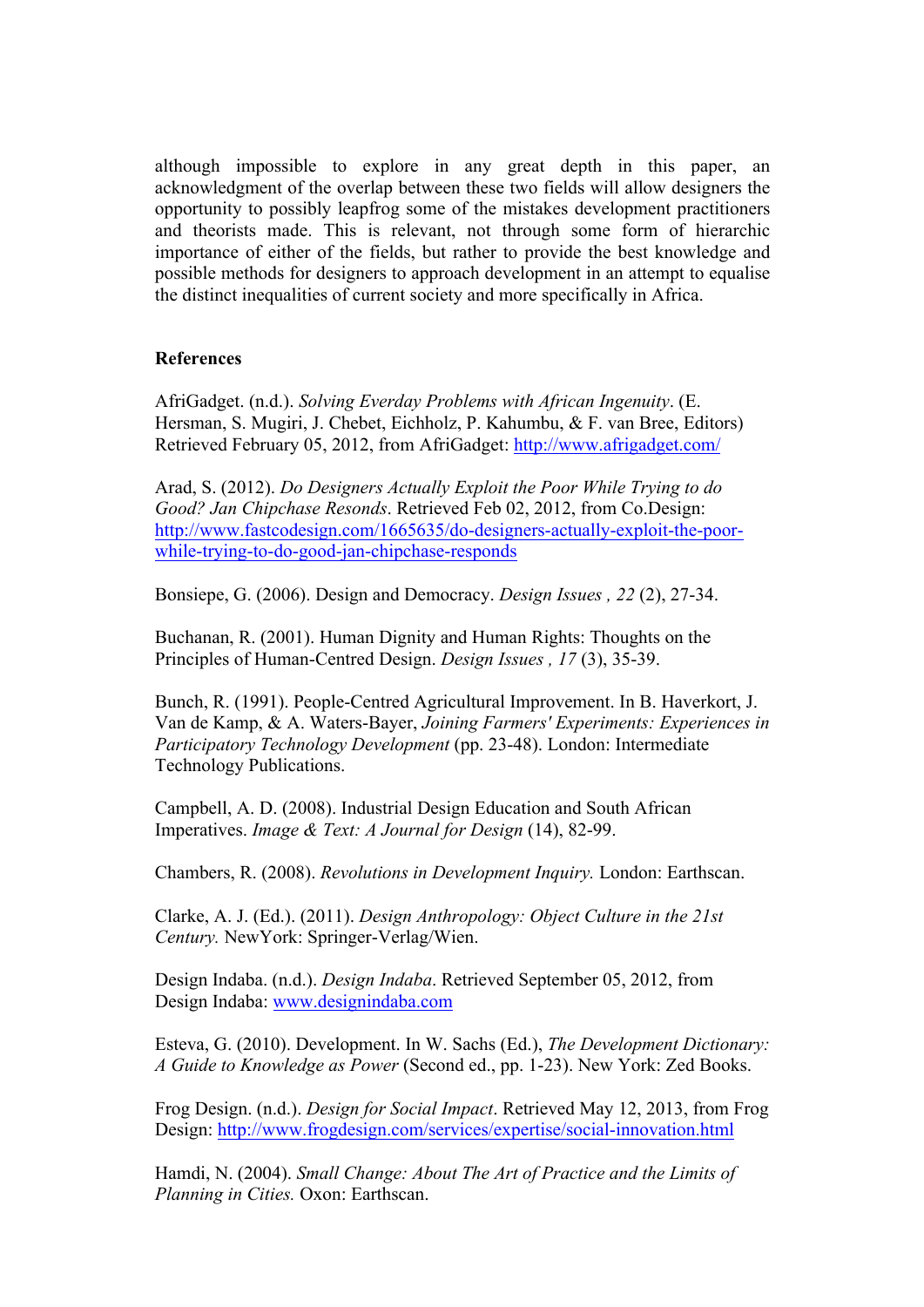IDEO. (n.d.). *Human-Centred Design Toolkit*. Retrieved May 12, 2013, from IDEO: http://www.ideo.com/work/human-centered-design-toolkit/

Institute of Development Studies. (2013). *Plan, Monitor and Evaluate*. Retrieved 06 01, 2013, from Participatory Methods: People Working Together Around the World to Generate Ideas and Action for Social Change: http://www.participatorymethods.org/task/plan-monitor-and-evaluate

Ireland, C. (2003). Qualitative Methods: From Boring to Brilliant. In B. Laurel (Ed.), *Design Research: Methods and Perspective* (pp. 22-29). Cambridge: MIT Press.

Kretzmann, J. P., & McKnight, J. L. (1993). *Building Communities from the Inside Out: A Path Toward Finding and Mobilizing a Community's Assets.* Illinois: The Asset-Based Community Development Institute, School of Education and Social Policy, Northwestern University.

Krippendorff, K. (2006). *The Semantic Turn: A New Foundation for Design.* Boca Raton: Taylor & Francis.

Lidwell, W., Holden, K., & Butler, J. (2010). *Universal Principles of Design.* (2. Edition, Ed.) Beverly: Rockport Publishers.

Maker Faire Africa. (n.d.). *Maker Faire Africa*. Retrieved January 04, 2012, from Maker Faire Africa: http://makerfaireafrica.com/

Margolin, V. (2012). Design and Democracy in a Troubled World. Pittsburgh.

Nelson, N., & Wright, S. (1995). *Power and Participatory Development: Theory and Practice.* Rugby: Practical Action Publishing.

Nussbaum, B. (2010). *Is Humanitarian Design the New Imperialism?* Retrieved July 12, 2011, from Co.Design: www.fastcodesign.com/1661859/is-humanitariandesign-the-new-imperialsim

Papanek, V. (1984). *Design for the Real World: Human Ecology and Social Change.* London: Thames & Hudson.

Pilloton, E. (2009). *Design Revolution: 100 Products That Are Changing People's Lives.* London: Thames & Hudson.

Plowman, T. (2003). Ethnography and Critical Design Practice. In B. Laurel (Ed.), *Design Research: Methods and Perspectives* (pp. 30-38). Cambridge: The MIT Press.

Richards, P. (1985). *Indigenous Agricultural Revolution.* London: Hutchinson.